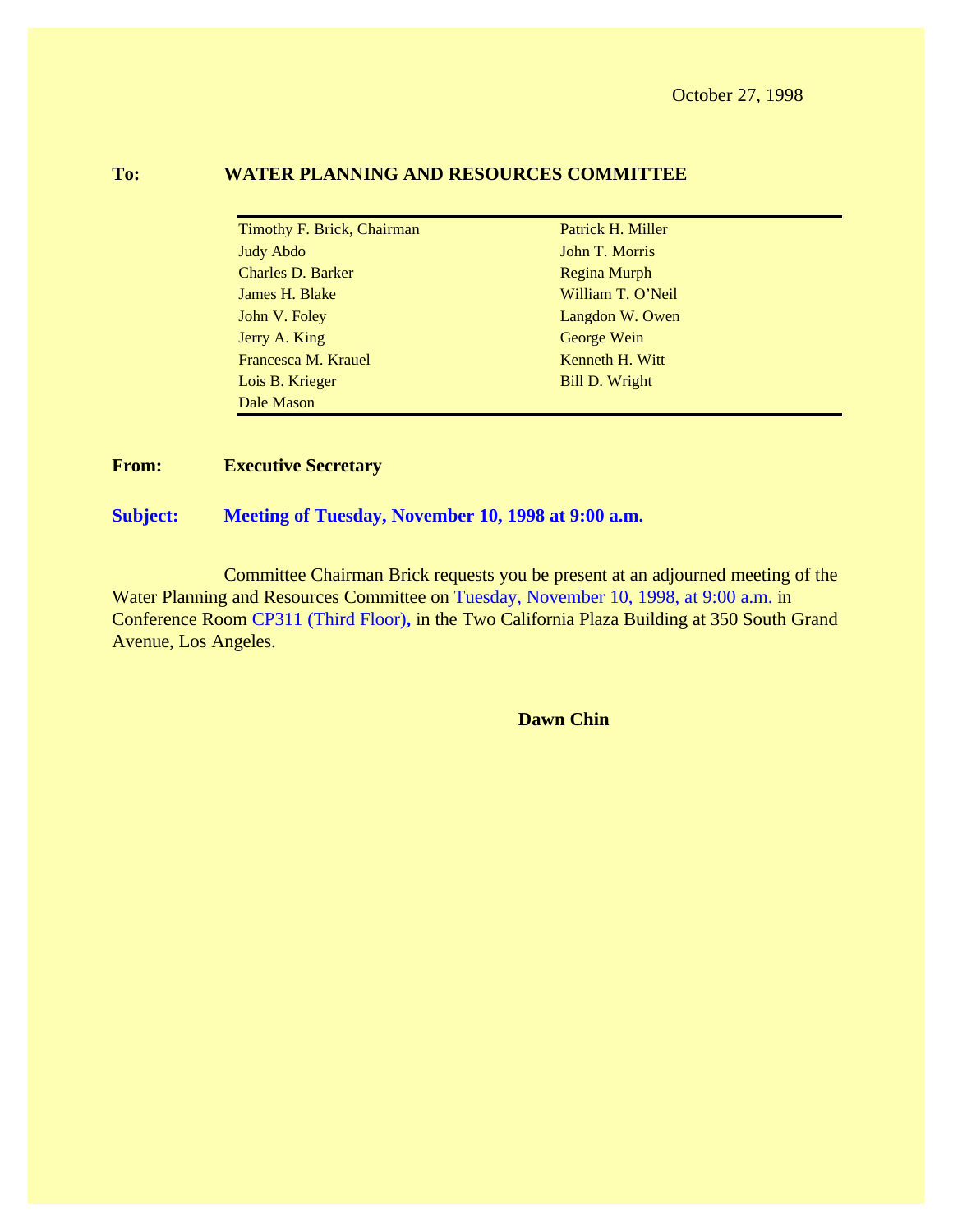# **AGENDA**

### **ADJOURNED WATER PLANNING AND RESOURCES COMMITTEE MEETING WITH BOARD OF DIRECTORS\***

## **November 10, 1998**

#### **9:00 AM**

| Two California Plaza | Room 311, Third Floor | 350 South Grand Avenue | Los Angeles, CA 90071 |
|----------------------|-----------------------|------------------------|-----------------------|
|                      |                       |                        |                       |

**\*The Metropolitan Water District's Water Planning and Resources Committee meeting is noticed as a joint committee meeting with the Board of Directors for the purpose of compliance with the Brown Act. Members of the Board who are not assigned to the Water Planning and Resources Committee may attend and participate as members of the Board, whether or not a quorum of the Board is present. In order to preserve the function of the committee as advisory to the Board, members of the Board who are not assigned to the Water Planning and Resources Committee will not vote on matters before the Water Planning and Resources Committee.**

- **1. ADDITIONS TO THE AGENDA** (As required by Gov. Code, § 54954.2(b).)
- **2. OPPORTUNITY FOR MEMBERS OF THE PUBLIC TO ADDRESS THE COMMITTEE ON MATTERS WITHIN THE COMMITTEE'S JURISDICTION** (As required by Gov. Code, § 54954.3(a).)
- **3. APPROVAL OF THE MINUTES OF THE ADJOURNED REGULAR MEETING OF THE WATER PLANNING AND RESOURCES COMMITTEE HELD OCTOBER 13, 1998**

#### **4. CONSENT CALENDAR ITEMS - ACTION**

- 7-2 Adopt Resolution to revise terms for payment of annexation charges established under Resolution 7013 for the Fourteenth Fringe Area Annexation to Eastern Municipal Water District. (B&F, WP&R--Action)
- 7-3 Authorize execution of a First Amendment to the District-Edison 1987 Service and Interchange Agreement with Southern California Edison Company. (WP&R--Action)
- 7-4 Certify review and consideration of the Initial Findings and Mitigated Negative Declaration for the Sepulveda Desalter Project; and authorize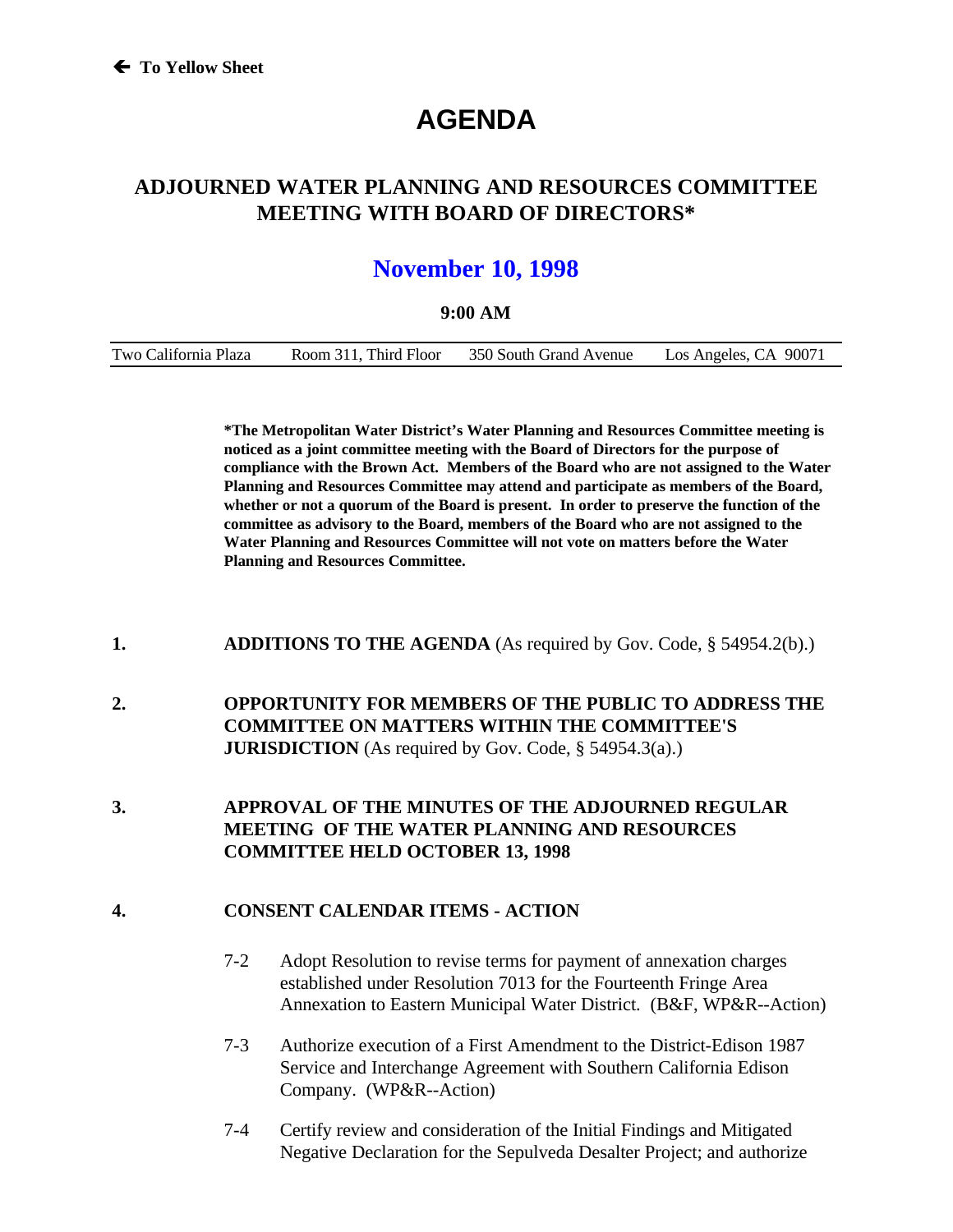entering into an agreement with West Basin Municipal Water District to implement the project. (WP&R--Action)

7-5 Authorize entering into an agreement with Resource Management International, Inc., not to exceed \$400,000, to assist Metropolitan in protection of its power interests and the continuing restructuring of the electric utility industry. (O&P, WP&R--Action)

#### **5. OTHER BOARD ITEMS - ACTION**

- 6F. Report on Colorado River matters, including negotiations to develop a California plan for river operations, settlement of the San Luis Rey water rights dispute, Salton Sea issues, and matters pertaining to the Southwest Center for Biological Diversity v. United States Bureau of Reclamation, U.S. Dist. Court Case No. CIV 97-0786 PHX (EHC). (WP&R) **[Conference with Real Property Negotiator and Legal Counsel--Existing Litigation, Negotiating Parties: United States Department of the Interior, State of California, State of Nevada, State of Arizona, Palo Verde Irrigation District, Imperial Irrigation District, Coachella Valley Water District, Los Angeles Department of Water and Power, San Diego County Water Authority, Colorado River Indian Tribes Coalition, San Luis Rey Settlement Parties; Property: Water Rights; Property: Colorado River Allocations; Under Negotiation: Price and Terms; to be heard in closed session pursuant to Gov. Code §§ 54956.8 and 54956.9(a)]**
- 6G. Report on discussions with San Diego County Water Authority regarding SDCWA/IID transfer and status of validation action entitled The Metropolitan Water District of Southern California v. All Persons Interested, etc., Los Angeles County Superior Court Case No. BC164076. (Exec., WP&R) **[Conference with Real Property Negotiator and Legal Counsel--Existing Litigation, Negotiating Parties: San Diego County Water Authority, Metropolitan Water District; Property: Colorado River Allocations and Facilities; Under Negotiation: Price and Terms; to be heard in closed session pursuant to Gov. Code §§ 54956.8 and 54956.9(a)**
- 8-4 Authorize entering into an agreement with Woodward Clyde International Americas, Inc., not to exceed \$1,950,000, for development of a feasibility plan and environmental studies for the Hayfield/Chuckwalla Groundwater Storage Demonstration Program. (Appn. 15325) (E&O, WP&R--Action)
- 8-5 Authorize entering into agreements for the Cadiz Groundwater Storage and Dry-Year Supply Program with (1) Geoscience Support Services, Inc., not to exceed \$1,650,000, for hydrogeologic investigations of groundwater basins; (2) P&D Environmental, not to exceed \$1,100,000, for environmental documentation; and (3) Black & Veatch Inc., not to exceed \$450,000, for feasibility/optimization studies. (E&O, WP&R--Action)
- 8-7 Authorize entering into an agreement with Western Water Company to facilitate transfer of water from Western Water Company to Santa Margarita Water District; and approve Negative Declaration. (WP&R--Action)